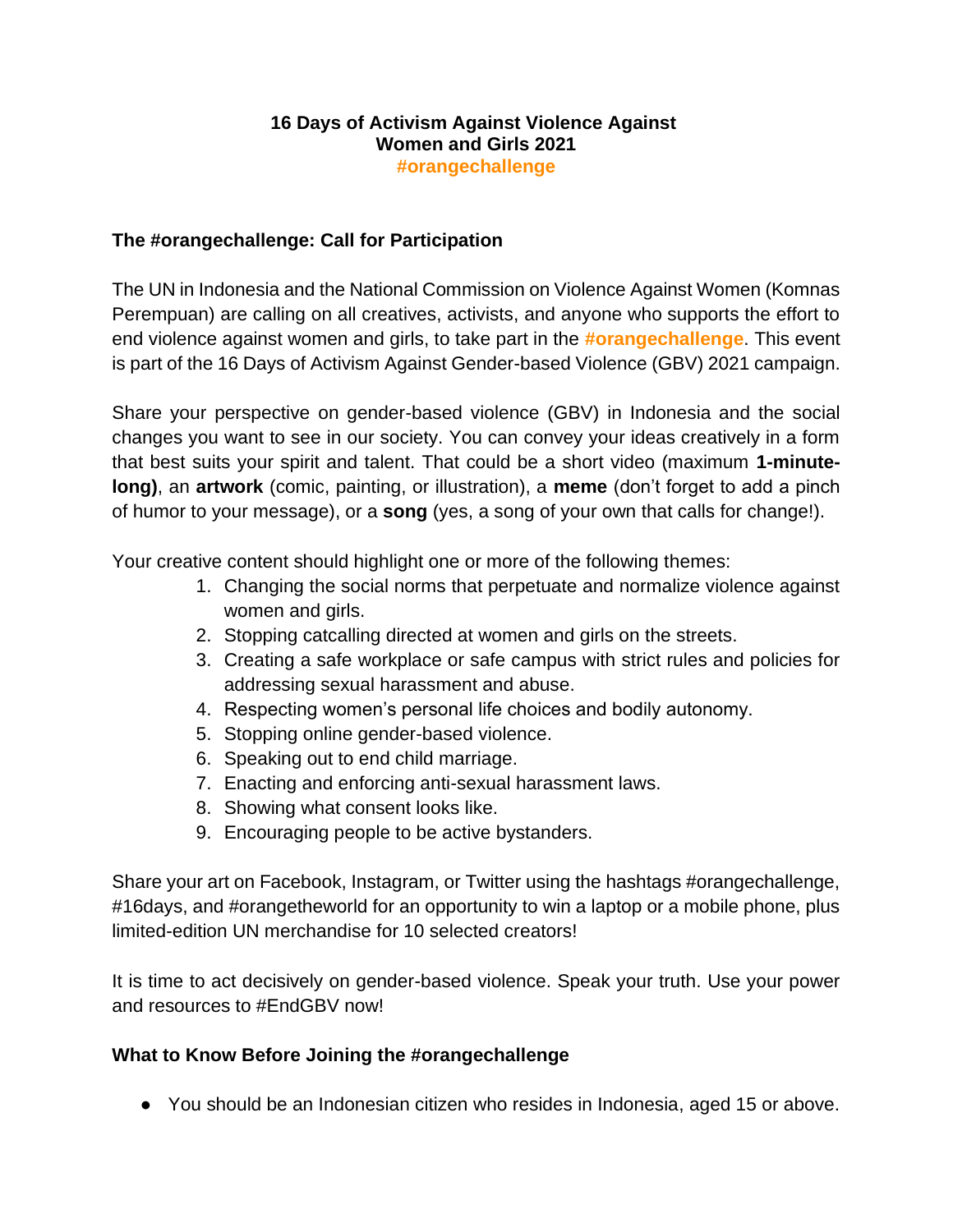- There is no participation fee for this competition.
- United Nations (UN) personnel and their family members are not eligible to participate in this competition.
- Your creative content should capture one or more of the themes outlined above.
- Speak your truth your way; you are free to be creative but your content should be positive, inspirational, empowering, and activism-oriented.
- Your content must not disrespect the impartiality and independence of the UN or reflect adversely on the UN in Indonesia; it should not be incompatible with the aims and objectives of the UN; it should not be derogatory towards any persons depicted in the work; contain any nudity, lewd content, or discriminatory or otherwise offensive messaging.
- Your content must respect the Terms and Conditions of the competition.
- All of the materials included in your content should be original. Make sure your content does not violate any copyright laws.
- We are trying to #orangetheworld with this #orangechallenge. So, be sure to include one or more "orange elements" in your content.
- You can submit your entry(s) by posting them on Facebook, Instagram, or Twitter. Send the link to your post via DM @unwomenid by 25 November 2021, 23.59 WIB.
- You can still participate without disclosing your identity. If you do not feel comfortable sharing your content via social media, email your entry along with your name and contact information to [registry.indonesia@unwomen.org](mailto:registry.indonesia@unwomen.org) by 25 November 2021, 23.59 WIB. Be advised that UN agencies will be allowed to share your content online via UN channels while maintaining your anonymity.
- The UN in Indonesia will announce 10 competition finalists on Facebook, Instagram, and Twitter (@UNinIndonesia) on 2 December 2021. The 10 finalists will have the chance to promote their posts and gain as many likes as possible for an opportunity to win one of the people's choice prizes (Android mobile phone).